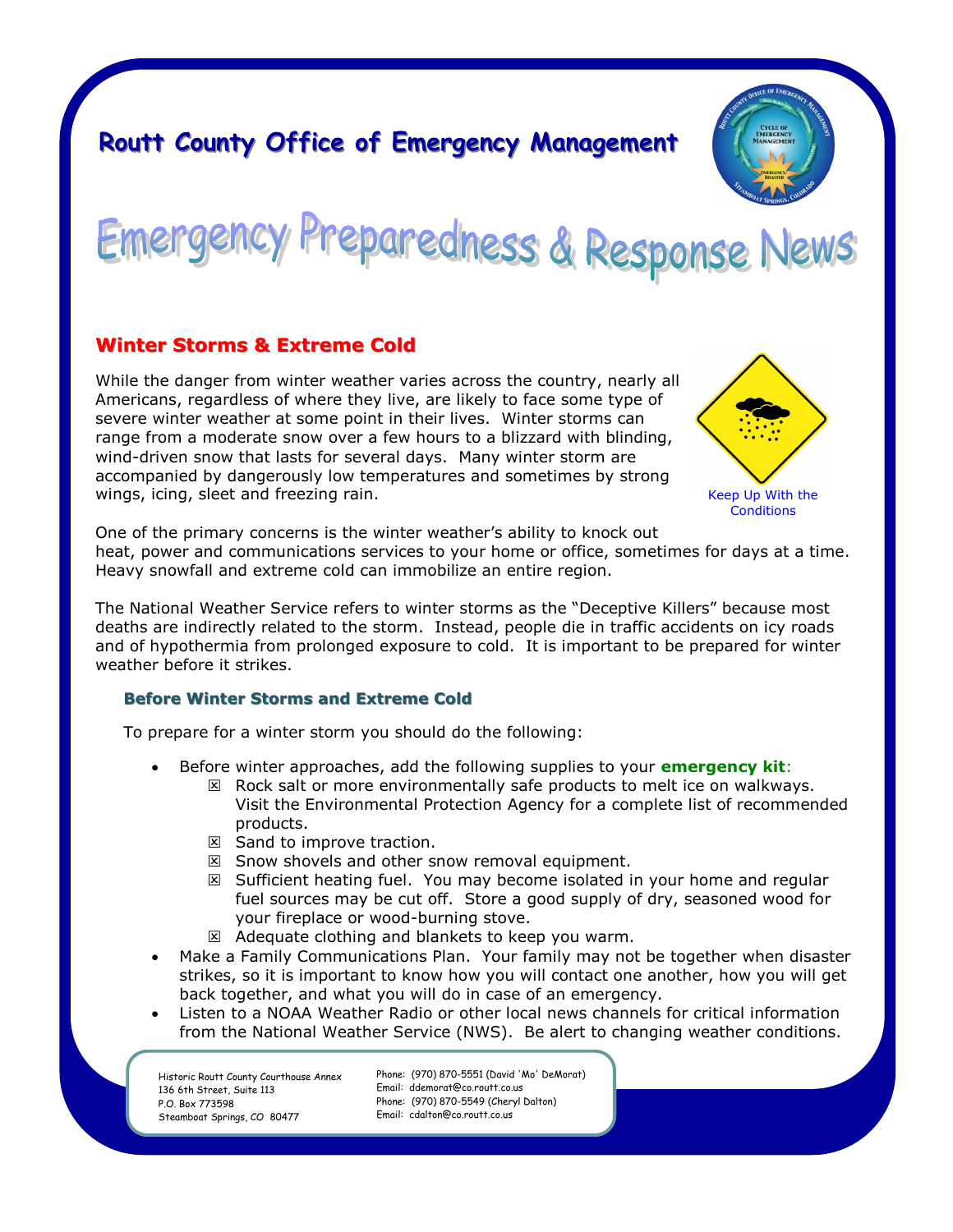

- Minimize travel. If travel is necessary, keep a disaster supplies kit in your vehicle.
- Bring pets/companion animals inside during winter weather. Move other animals or livestock to sheltered areas with non-frozen drinking water.

### **Winterize Your Home**



 $\boxtimes$  Winterize your home to extend the life of your fuel supply by insulating walls and attics, caulking and weather-stripping doors and windows, and installing storm windows or covering windows with plastic.  $\boxtimes$  Winterize your house, barn, shed or any other structure that may provide shelter for your family, neighbors, livestock or equipment. Clear rain gutters; repair roof leaks; and cut away tree branches that could fall on a house or other structure during a storm.

 $\boxtimes$  Maintain heating equipment and chimneys by having them cleaned and inspected every year.

- $\boxtimes$  Insulate pipes with insulation or newspapers and plastic and allow faucets to drip a little during cold weather to avoid freezing. Running water, even at a trickle, helps prevent pipes from freezing.
- $\boxtimes$  All fuel-burning equipment should be vented to the outside and kept clear.
- $\boxtimes$  Keep fire extinguishers on hand, and make sure everyone in your house knows how to use them. House fires pose an additional risk, as more people turn to alternate heating sources without taking the necessary safety precautions.
- $\boxtimes$  Learn how to shut off water valves (in case a pipe bursts).
- $\boxtimes$  Insulate your home by installing storm windows or covering windows with plastic from the inside to keep cold air out.
- $\boxtimes$  Hire a contractor to check the structural ability of the roof to sustain unusually heavy weight from the accumulation of snow—or water, if drains on flat roofs do not work.

#### **Carbon Monoxide**

Caution: Carbon Monoxide Kills

 $\boxtimes$  Never use a generator, grill, camp stove or other gasoline, propane, natural gas or charcoal-burning devices inside a home, garage, basement, crawlspace or any partially enclosed area. Locate unit away from doors, windows and vents that could allow carbon monoxide to come indoors.



- $\boxtimes$  The primary hazards to avoid when using alternate sources for electricity, heating or cooking are carbon monoxide poisoning, electric shock and fire.
- $\boxtimes$  Install carbon monoxide alarms in central locations on every level of your home and outside sleeping areas to provide early warning of accumulating carbon monoxide.
- $\boxtimes$  If the carbon monoxide alarm sounds, move quickly to a fresh air location outdoors or by an open window or door.
- $\boxtimes$  Call for help from the fresh air location and remain there until emergency personnel arrive to assist you.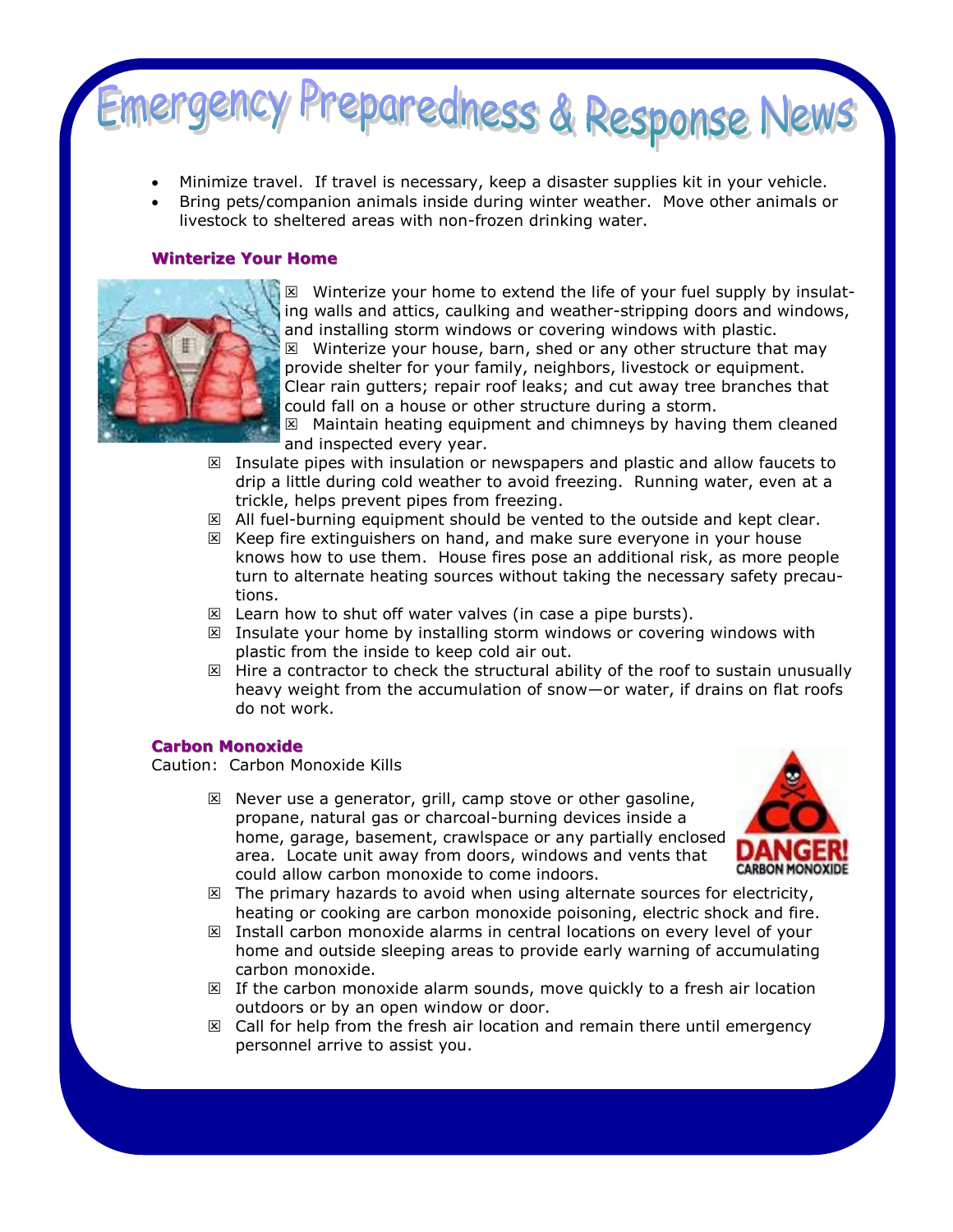# nergency Preparedness & Response News

# **During Winter Storms and Extreme Cold**

- Stay indoors during the storm.
- Walk carefully on snowy, icy walkways.
- Avoid overexertion when shoveling snow. Overexertion can bring on a heart attack—a major cause of death in the winter. If you must shovel snow, stretch before going outside.
- Keep dry. Change wet clothing frequently to prevent a loss of body heat. Wet clothing loses all of its insulating value and transmits heat rapidly.



- Watch for signs of frostbite. These include loss of feeling and white or pale appearance in extremities such as fingers, toes, ear lobes, and the tip of the nose. If symptoms are detected, get medical help immediately.
- Watch for signs of hypothermia. These include uncontrollable shivering, memory loss, disorientation, incoherence, slurred speech, drowsiness, and apparent exhaustion. If symptoms are detected, get the victim to a warm location, remove wet clothing, warm the center of the body first and give warm, non-alcoholic beverages if the victim is conscious. Get medical help as soon as possible.
- Drive only if it is absolutely necessary. If you must drive: travel in the day, don't travel alone; keep others informed of your schedule; stay on main roads; and avoid back road shortcuts.
- Let someone know your destination, your route, and when you expect to arrive. If you car gets stuck along the way, help can be sent along your predetermined route.
- If the pipes freeze, remove any insulation or layers of newspapers and wrap pipes in rags. Completely open all faucets and pour hot water over the pipes, starting where they were most exposed to the cold (or where the cold was most likely to penetrate).
- Refuel kerosene heaters outside and keep them at least three (3) feet from flammable objects.
- Conserve fuel, if necessary, by keeping your residence cooler than normal. Temporarily close off heat to some rooms.
- If you will be going away during cold weather, leave the heat on in your home, set to a temperature no lower than 55°F.

# **Dress for the Weather**



 $\boxtimes$  If you must go outside, wear several layers of loosefitting, lightweight, warm clothing rather than one layer of heavy clothing. The outer garments should be tightly woven and water repellent.

- $\boxtimes$  Wear mittens, which are warmer than gloves.
- $\boxtimes$  Wear a hat. A hat will prevent loss of body heat.
- $\boxtimes$  Cover your mouth with a scarf to protect your lungs.